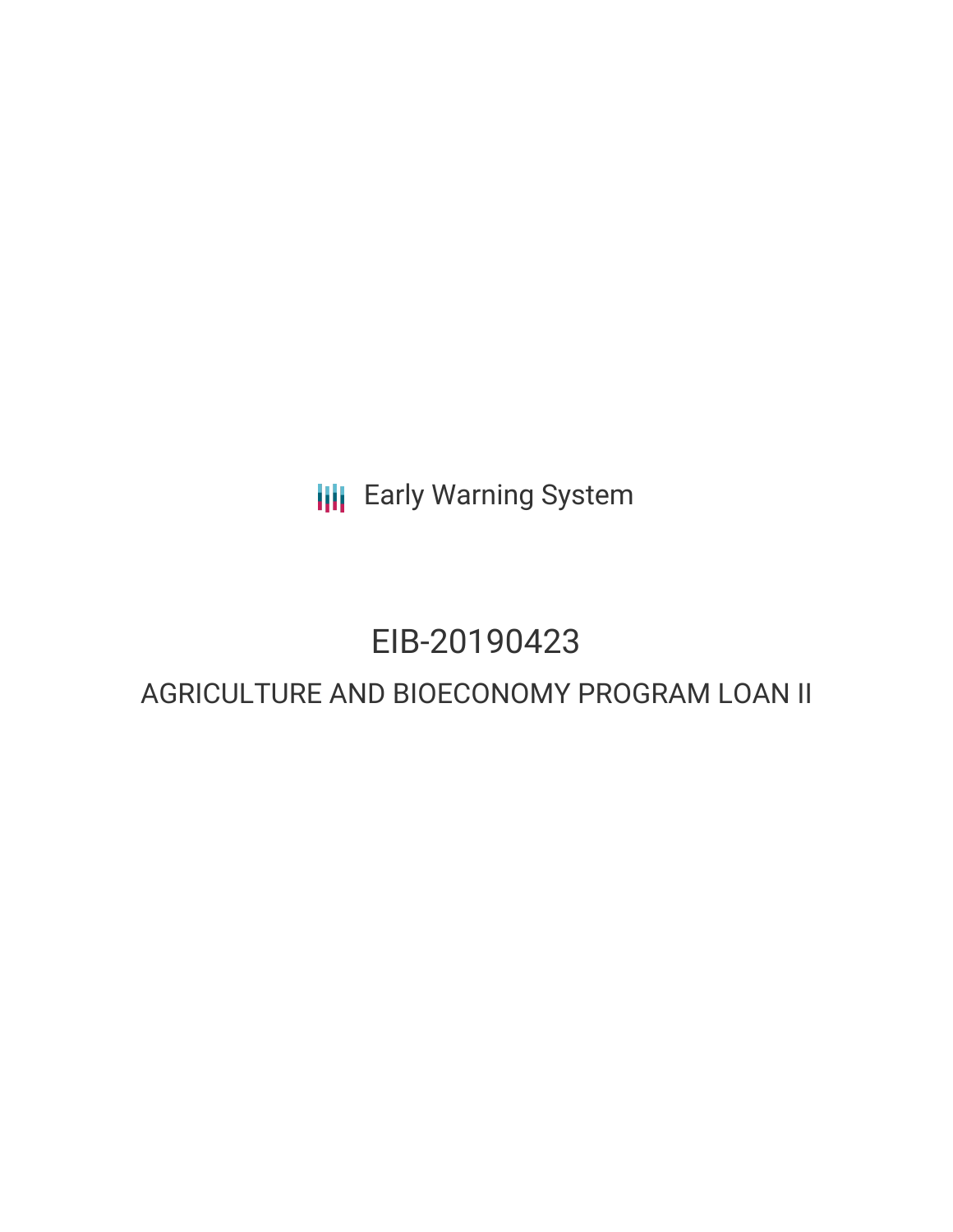

#### **Quick Facts**

| <b>Financial Institutions</b>  | European Investment Bank (EIB)                       |
|--------------------------------|------------------------------------------------------|
| <b>Status</b>                  | Approved                                             |
| <b>Bank Risk Rating</b>        |                                                      |
| <b>Voting Date</b>             | 2019-11-14                                           |
| <b>Borrower</b>                | ACCEPTABLE CORPORATE(S)                              |
| <b>Sectors</b>                 | Agriculture and Forestry, Energy, Industry and Trade |
| <b>Investment Type(s)</b>      | Loan                                                 |
| <b>Investment Amount (USD)</b> | \$771.39 million                                     |
| <b>Loan Amount (USD)</b>       | \$771.39 million                                     |
| <b>Project Cost (USD)</b>      | \$1.763.18 million                                   |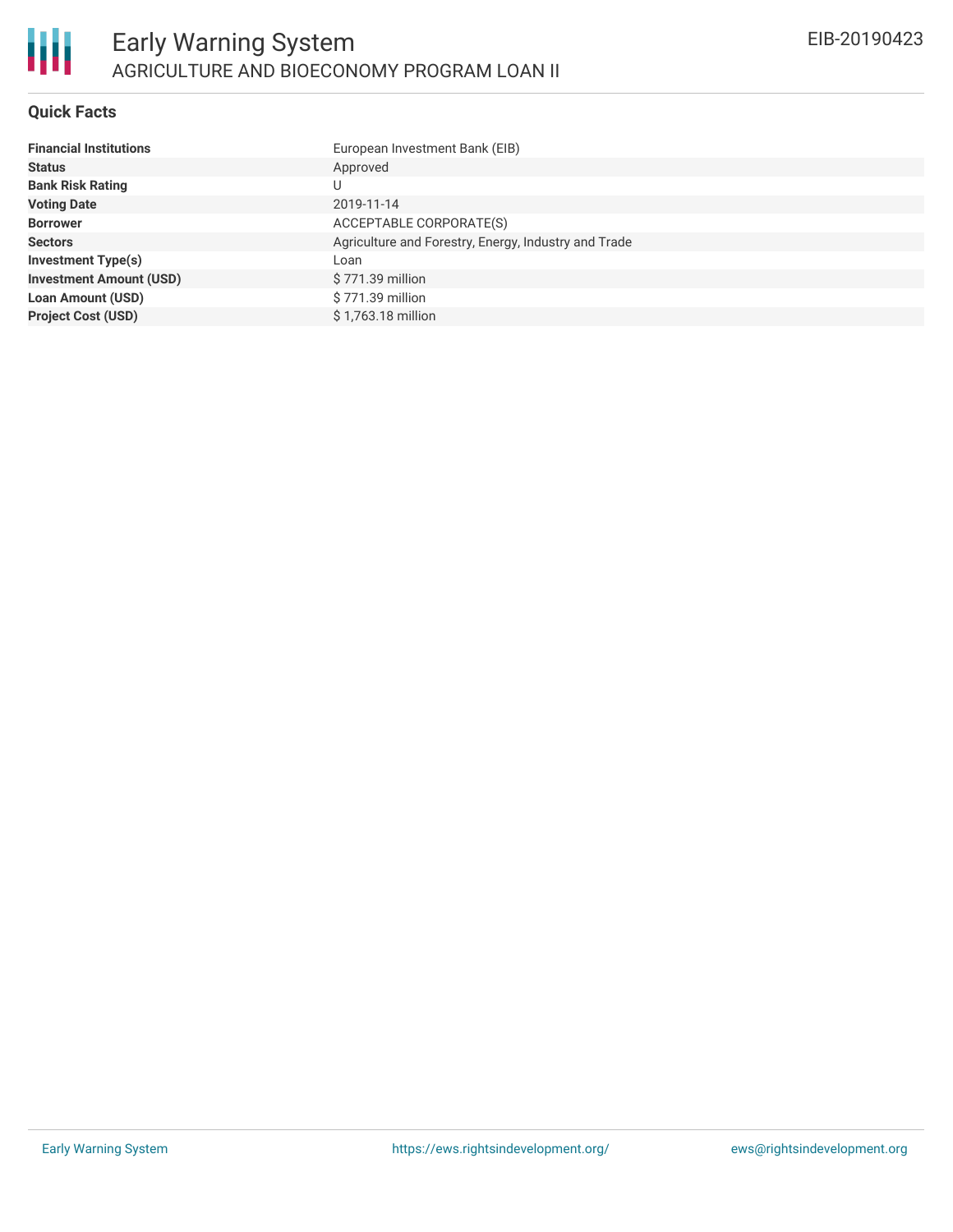

#### **Project Description**

According to EIB website, it aims to finance under the European Fund for Strategic Investments (EFSI) eligible investments in agriculture and bioeconomy in EU countries.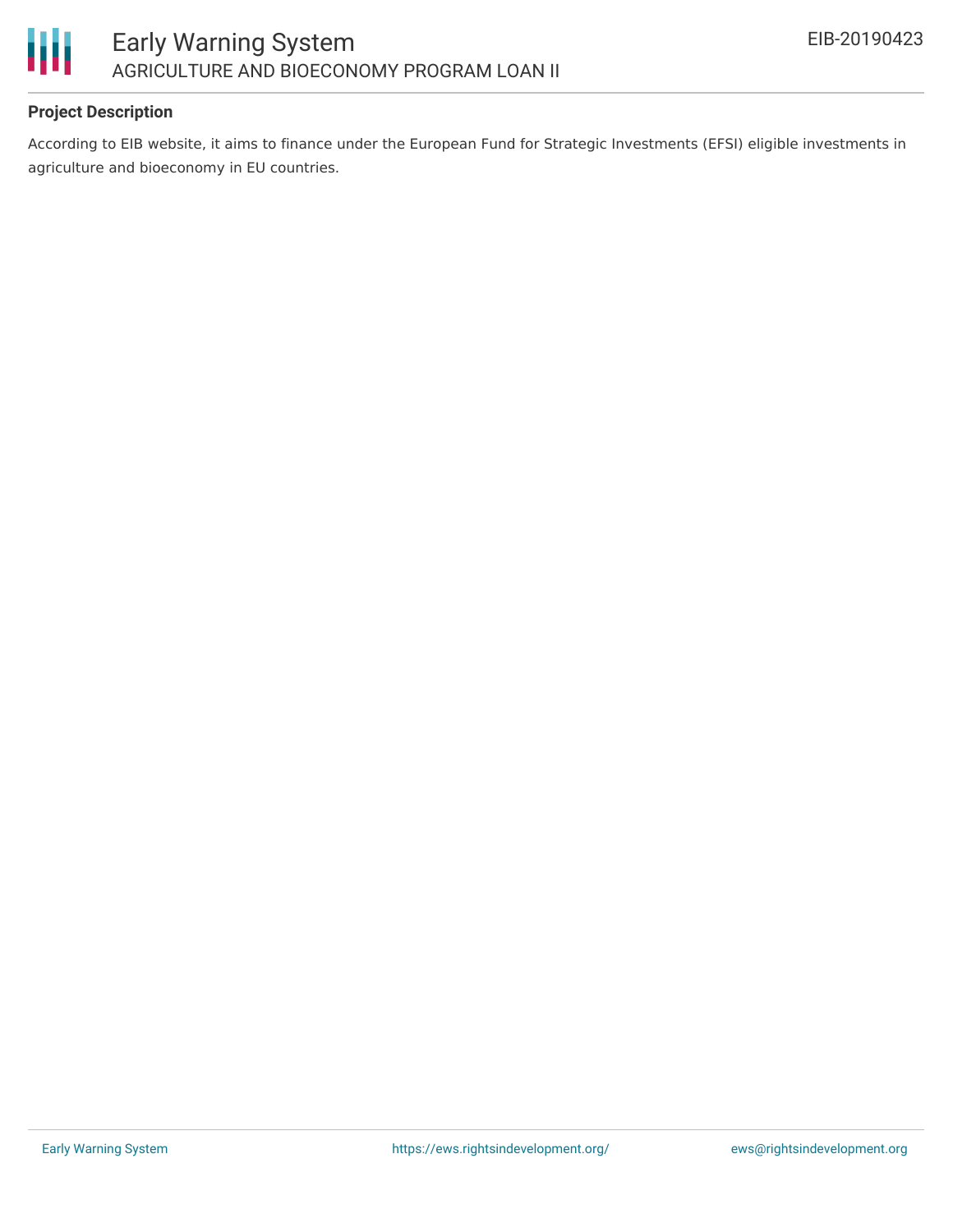

#### **Investment Description**

European Investment Bank (EIB)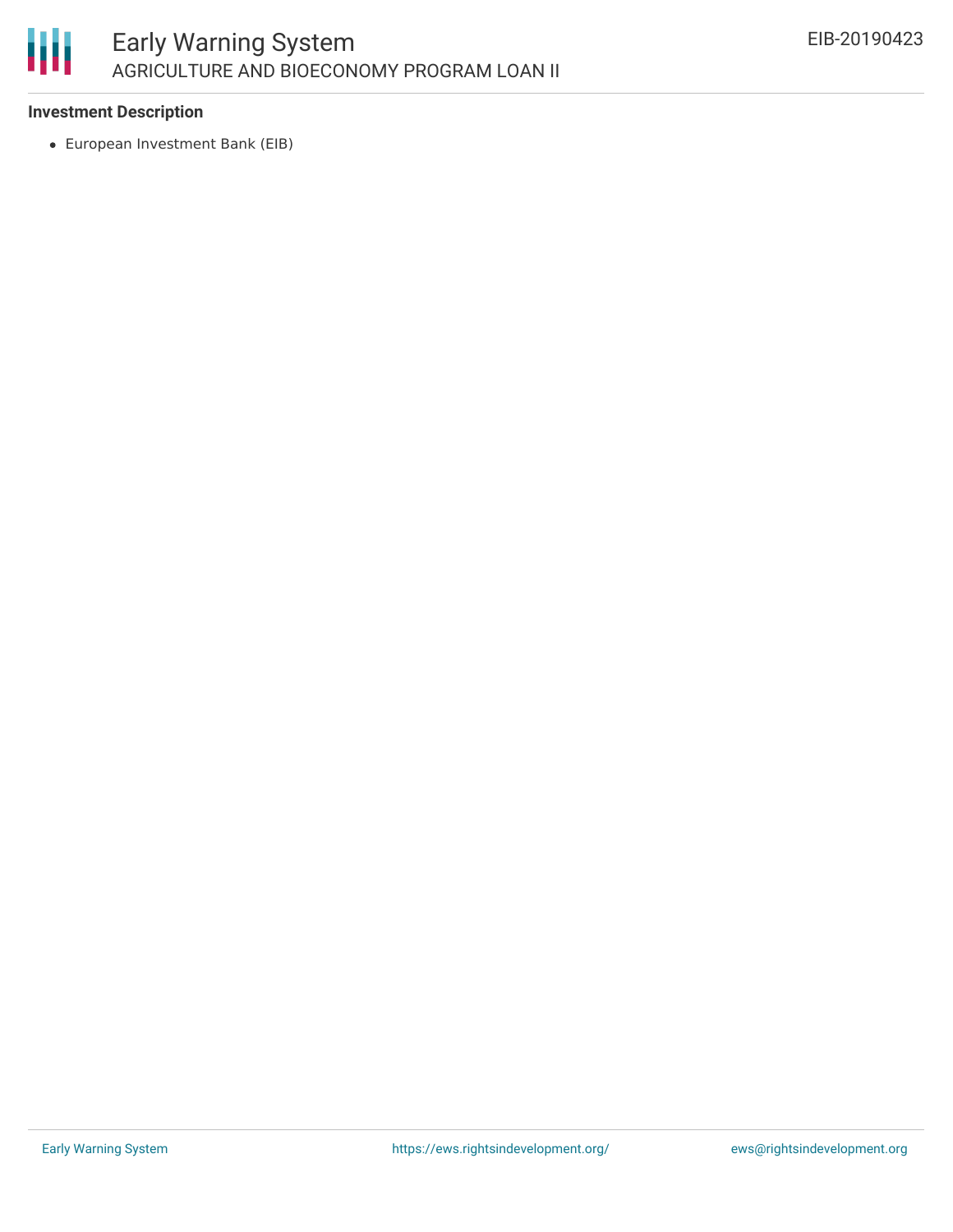

#### **Contact Information**

No contact information provided at the time of disclosure.

#### **ACCOUNTABILITY MECHANISM OF EIB**

The EIB Complaints Mechanism is designed to facilitate and handle complaints against the EIB by individuals, organizations or corporations affected by EIB activities. When exercising the right to lodge a complaint against the EIB, any member of the public has access to a two-tier procedure, one internal - the Complaints Mechanism Office - and one external - the European Ombudsman. A complaint can be lodged via a written communication addressed to the Secretary General of the EIB, via email to the dedicated email address complaints@eib.org, by completing the online complaint form available at the following address: http://www.eib.org/complaints/form, via fax or delivered directly to the EIB Complaints Mechanism Division, any EIB local representation office or any EIB staff. For further details, check:

http://www.eib.org/attachments/strategies/complaints\_mechanism\_policy\_en.pdf

When dissatisfied with a complaint to the EIB Complaints Mechanism, citizens can then turn towards the European Ombudsman. A memorandum of Understanding has been signed between the EIB and the European Ombudsman establishes that citizens (even outside of the EU if the Ombudsman finds their complaint justified) can turn towards the Ombudsman on issues related to 'maladministration' by the EIB. Note that before going to the Ombudsman, an attempt must be made to resolve the case by contacting the EIB. In addition, the complaint must be made within two years of the date when the facts on which your complaint is based became known to you. You can write to the Ombudsman in any of the languages of the European Union. Additional details, including filing requirements and complaint forms, are available at: http://www.ombudsman.europa.eu/atyourservice/interactiveguide.faces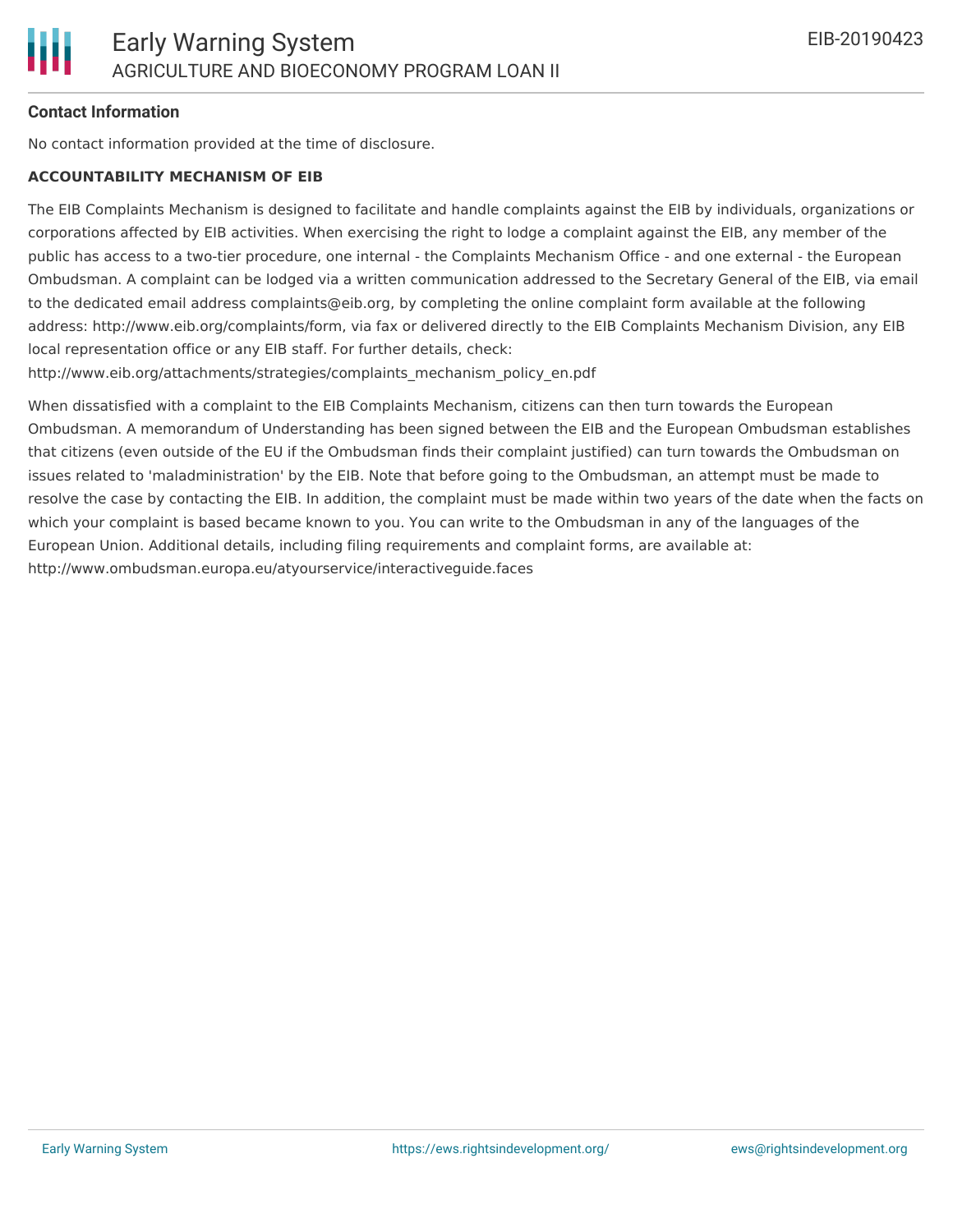

#### **Bank Documents**

EFSI Operation [Scoreboard](https://www.eib.org/attachments/scoreboards/125675780.pdf)